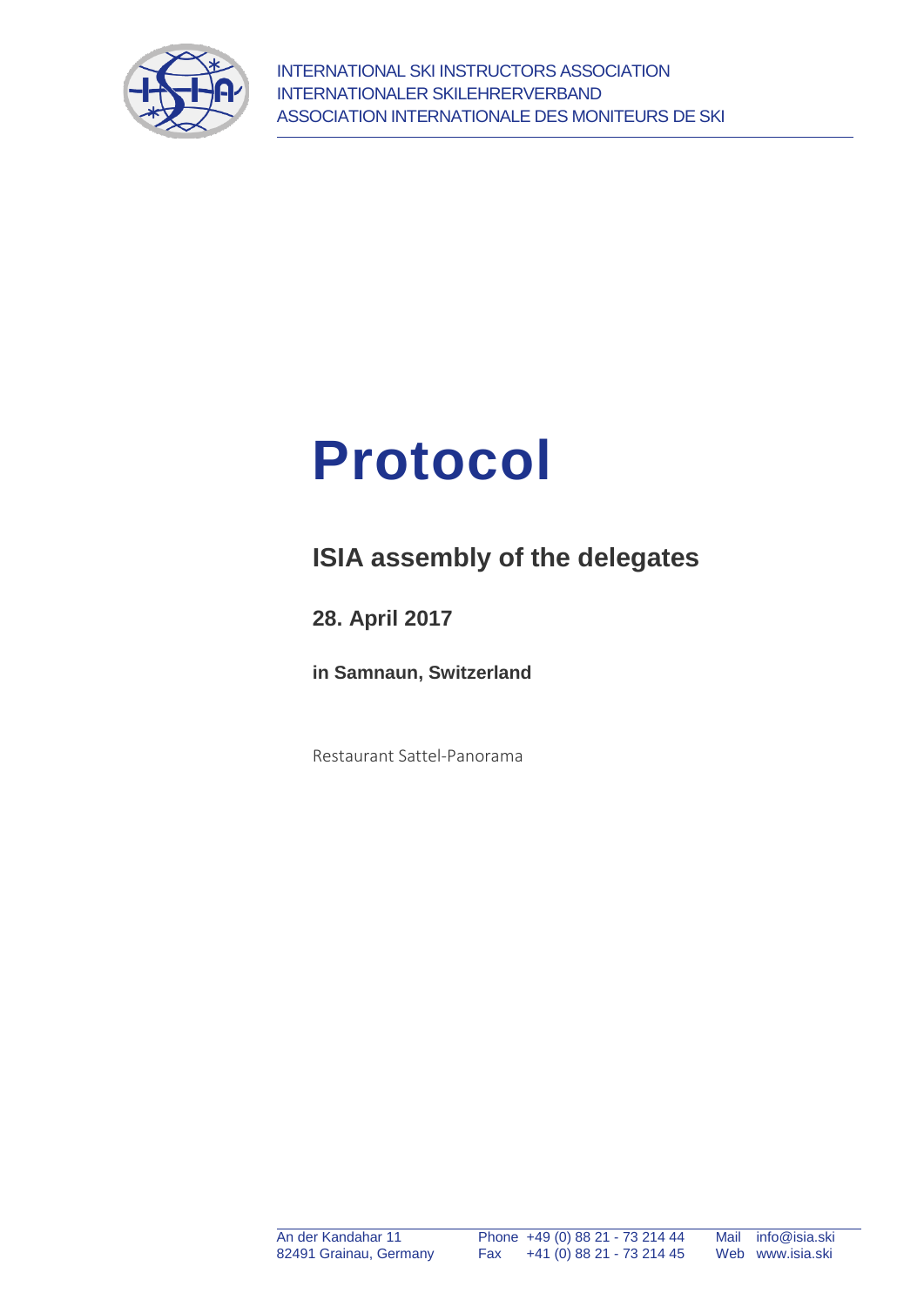

# **1. Welcome and determination of quorum**

The president Campell opens the assebly of the delegates.

Other speakers: Interski president Melmer and Terribilini respresenting the president Eggen from Swiss Snowsports.

Presence- and vote list:

|                | nation           | stamps         | votes          | paid                     |                         |                          | present represented by | voting<br>rights |
|----------------|------------------|----------------|----------------|--------------------------|-------------------------|--------------------------|------------------------|------------------|
| 1              | Andorra          | 501            | $\overline{2}$ | $\overline{\phantom{a}}$ | J                       | $\overline{\phantom{a}}$ | Victor Iriarte         | $\overline{2}$   |
| $\overline{2}$ | Argentinien      | 700            | $\overline{2}$ | J                        | $\int$                  | J                        | Martin Bacer           | $\overline{2}$   |
| 3              | Australien       | 510            | $\overline{2}$ | J                        | $\bigcup$               | $\overline{\mathsf{I}}$  | Michal Bierczynski     | $\overline{2}$   |
| 4              | Belgien          | 300            | $\mathbf{1}$   | J                        | J                       | $\mathsf{N}$             |                        | 0                |
| 5              | Bosnien Herz.    | 46             | $\mathbf{1}$   | J                        | $\overline{\mathsf{I}}$ | $\overline{\mathsf{I}}$  | Dimitriy Muha          | $\mathbf 1$      |
| 6              | Bulgarien        | 500            | $\mathbf{1}$   | J                        | $\overline{\mathsf{I}}$ | $\overline{\phantom{a}}$ | Petar Grouev lankov    | $\mathbf{1}$     |
| 7              | Canada           | 500            | $\mathbf{1}$   | J                        | J                       | J                        | Martin Jean            | $\mathbf 1$      |
| 8              | Chile            | 100            | $\mathbf{1}$   | J                        | $\overline{\mathsf{I}}$ | J                        |                        | $\mathbf 1$      |
| 9              | Croatia          | 505            | $\overline{2}$ | J                        | $\bigcup$               | J                        | Tomislav Sepic         | $\overline{2}$   |
| 10             | Czech Republic   | 500            | $\mathbf{1}$   | $\overline{\phantom{a}}$ | $\overline{\mathsf{I}}$ | $\overline{\phantom{a}}$ | Libor Knot             | $\overline{1}$   |
| 11             | Dänemark         | 510            | $\overline{2}$ | $\overline{\phantom{a}}$ | J                       | $\mathsf{N}$             |                        | 0                |
| 12             | Deutschland      | 3010           | 5              | J                        | $\bigcup$               | J                        | Norbert Haslach        | 5                |
| 13             | Finnland         | 501            | $\overline{2}$ | J                        | J                       | $\bigcup$                | Timo Welsby            | $\overline{2}$   |
| 14             | Griechenland     | 250            | $\mathbf 1$    | J                        | $\overline{\mathsf{I}}$ | $\mathsf{N}$             |                        | 0                |
| 15             | Grossbritannien  | 1200           | $\overline{3}$ | $\overline{\phantom{a}}$ | J                       | $\overline{\phantom{a}}$ | James Lister           | 3                |
| 16             | Holland          | 510            | $\overline{2}$ | $\overline{\phantom{a}}$ | $\overline{\mathsf{J}}$ | J                        | Philip De Koningh      | $\overline{2}$   |
| 17             | Irland           | 120            | $\mathbf 1$    | J                        | $\overline{\mathsf{I}}$ | J                        | Pete Silver Gillespie  | $\mathbf 1$      |
| 18             | Israel           | 150            | $\mathbf{1}$   | J                        | J                       | $\mathsf{N}$             |                        | 0                |
| 19             | Italien/Südtirol | 2065           | $\overline{4}$ | $\overline{\phantom{a}}$ | J                       | $\overline{1}$           | Claudio Zorzi          | 4                |
| 20             | Japan            | 1065           | $\overline{3}$ | J                        | J                       | $\overline{\phantom{a}}$ | Kiminobu Sugiyama      | $\overline{3}$   |
| 21             | Liechtenstein    | $\overline{0}$ | $\overline{0}$ | $\mathsf{N}$             | $\overline{N}$          | $\mathsf{N}$             |                        | $\overline{O}$   |
| 22             | Korea            | 550            | $\overline{2}$ | J                        | J                       | $\overline{\mathsf{I}}$  | Kim Donghwan           | $\overline{2}$   |
| 23             | Montenegro       | 150            | $\mathbf 1$    | J                        | $\bigcup$               | J                        | Lekovic Mileta         | $\mathbf 1$      |
| 24             | Neuseeland       | 500            | $\mathbf{1}$   | $\overline{\phantom{a}}$ | J                       | J                        | Peter Clinton Baker    | $\mathbf{1}$     |
| 25             | Norwegen         | 400            | $\mathbf{1}$   | $\overline{\phantom{a}}$ | J                       | J                        | Björn Ove Larsen       | $\mathbf{1}$     |
| 26             | Polen            | 150            | $\mathbf{1}$   | J                        | $\bigcup$               | $\overline{\mathsf{I}}$  | Krzysztof Zieba        | $\overline{1}$   |
| 27             | Rumänien         | 205            | $\mathbf{1}$   | J                        | J                       | $\overline{\mathsf{I}}$  | CodruPopesku           | $\overline{1}$   |
| 28             | Russland         | 510            | $\overline{2}$ | J                        | $\overline{\mathsf{I}}$ | J                        | Tatiana Dunaeva        | $\overline{2}$   |
| 29             | San Marino       | 500            | $\mathbf{1}$   | $\overline{\phantom{a}}$ | J                       | $\overline{\phantom{a}}$ | Umberto Ballin         | $\mathbf{1}$     |
| 30             | Schweden         | 330            | $\mathbf 1$    | J                        | J                       | J                        | Johan Malmsten         | $\mathbf 1$      |
| 31             | Schweiz          | 4500           | 6              | J                        | $\overline{\mathsf{I}}$ | J                        | Karl Eggen             | 6                |
| 32             | Serbien          | 60             | $\mathbf 1$    | J                        | J                       | $\overline{\mathsf{I}}$  | Neboisa Mitrovic       | $\overline{1}$   |
| 33             | Slowakei         | 40             | $\mathbf{1}$   | $\overline{\phantom{a}}$ | $\overline{\mathsf{I}}$ | $\overline{\phantom{a}}$ | Jaroslav Pavelka       | $\overline{1}$   |
| 34             | Slowenien        | 501            | $\overline{2}$ | J                        | J                       | J                        | Sandi Murovec          | $\overline{2}$   |
| 35             | Spanien          | 800            | $\overline{2}$ | J                        | J                       | J                        | Diego Munera           | $\overline{2}$   |
| 36             | Türkei           | 200            | $\mathbf{1}$   | J                        | $\overline{\mathsf{I}}$ | $\mathsf{N}$             |                        | $\overline{O}$   |
| 37             | Ungarn           | 50             | $\mathbf{1}$   | J                        | $\bigcup$               | $\overline{\mathsf{I}}$  | Katalin Egri           | $\overline{1}$   |
| 38             | <b>USA</b>       | 520            | $\overline{2}$ | J                        | J                       | J                        | Erik Sheckleton        | $\overline{2}$   |
|                | Total            | 23.311         | 65             |                          |                         | 32                       |                        | 59               |

There are 32 out of 38 nations present with 59 out of a total of 65 votes.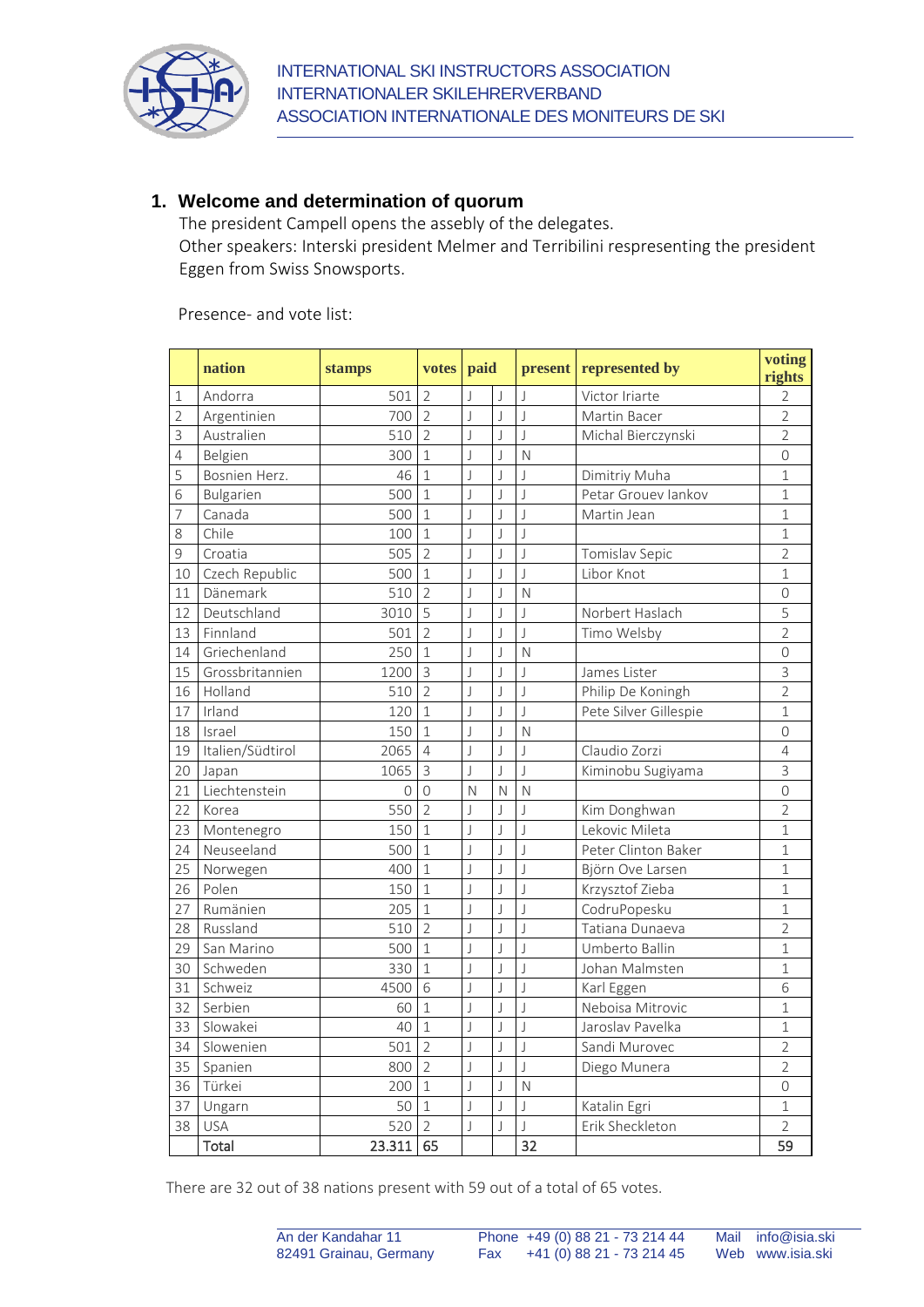

# **2. Approval of the protocol from the ISIA assembly of the delegates from 08.04.16 in Lenzerheide**

No requests for changes have been received. The protocol is considered approved.

#### **3. Reports**

President Campell gives a review of the different topics during his term and the challenges of the ISIA. The vicepresidents report on the past years and the development in their regions.

#### **4. ISIA Database**

The current status of the database is presented. Each nation has received a login and can manage their ski instructors indepently. Individual ski instructors or groups of ski instructors can be edited at the same time.

## **5. Information about Interski Pamporovo**

Petar Iankov presents Interski Pamporovo and answers questions.

## **6. Requests**

Adjustment/amendment/amendment of the Rules of Procedure II / §2 voting rights and II§5-6 elections

The request of Katalin Egri / Hungary was rejected.

#### **7. Report auditor**

The auditors were able to confirm all the regularities and an exemplary bookkeeping.

# **8. Approval of the annual accounts 2016 and discharge of the executive committee**

The annual accounts are presented and discussed. The application for approval of the annual accounts is approved by the assembly of the delegates (unanimous).

The request for discharging the executive committee is approved by the assembly of the delegates (unanimous).

#### **9. Budget 2018**

The budget 2018 is presented and approved.

#### **10. Membership fees**

The executive committee sees currently no need to raise the memship fees. The membership fees remain unchanged.

# **11. Admission of new members**

There are no new members added to the ISIA. The observing status remains with: Ukraine, Macedonia, Latvia, Albania and China.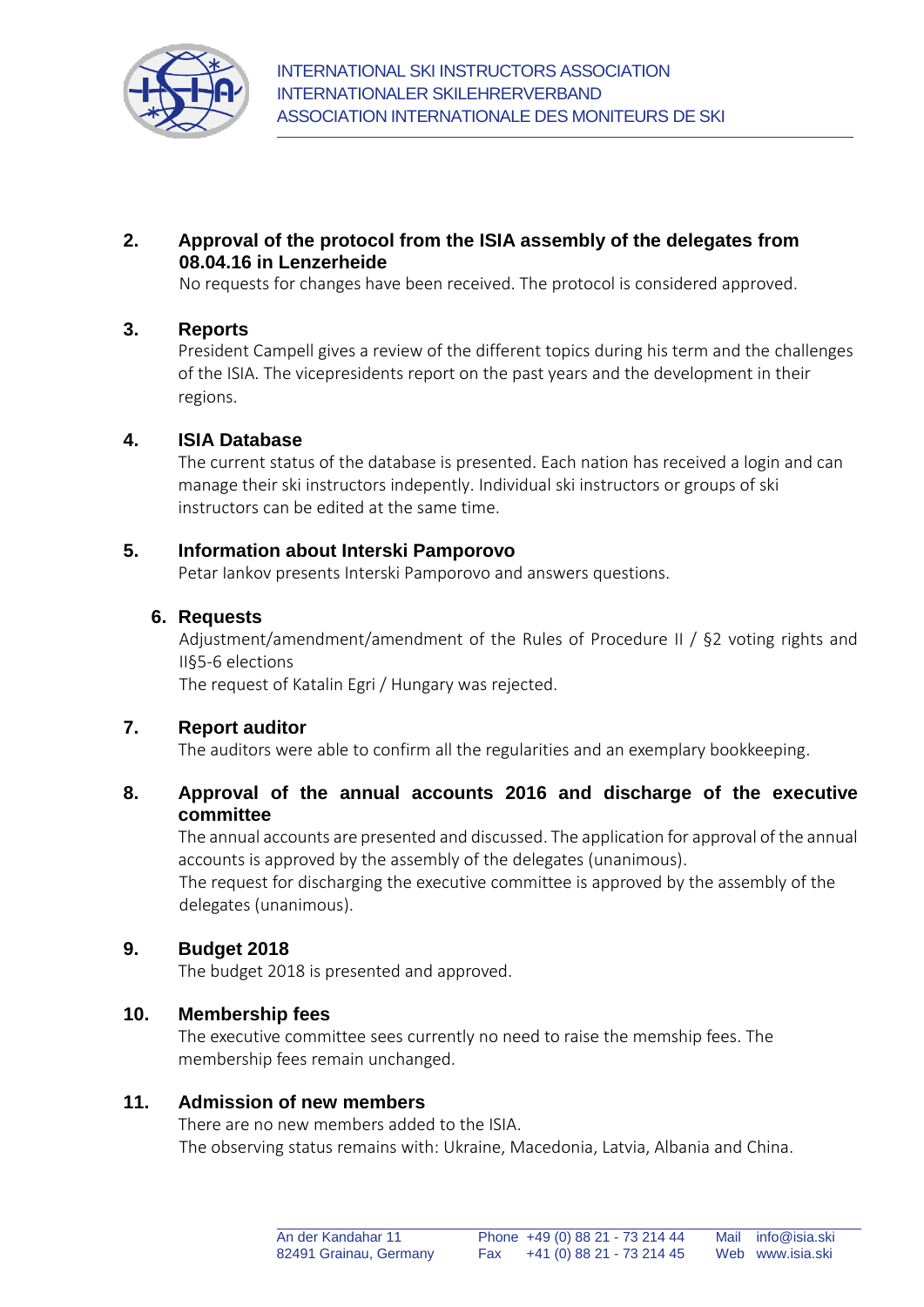

## **12. Varia**

a) Status South Tyrol in the ISIA

After several discussions about the current membership status of South Tyrol, Germany fomulates an application:

Application German Ski Intructor Association by Peter Hennekes: The representation of the professional ski instructors of South Tyrol by the regional professional ski instructor association is recognized as an official member of the ISIA. As soon as the national ski instructor association (AMSI) has positively decided about a re-entry and South Tyrol is still member of the ISIA at this time, the membership of South Tyrol ends automatically when AMSI rejoins the ISIA.

The application is decided positively by the delegates and approved. South Tyrol agrees to to this approach.

b) Announcement of the previously announced candidates for the elections on 29.04.2017.

Late entries or changes must be submitted to the General Secretary until 21:00 o'clock on 28.04.2017to be accounted.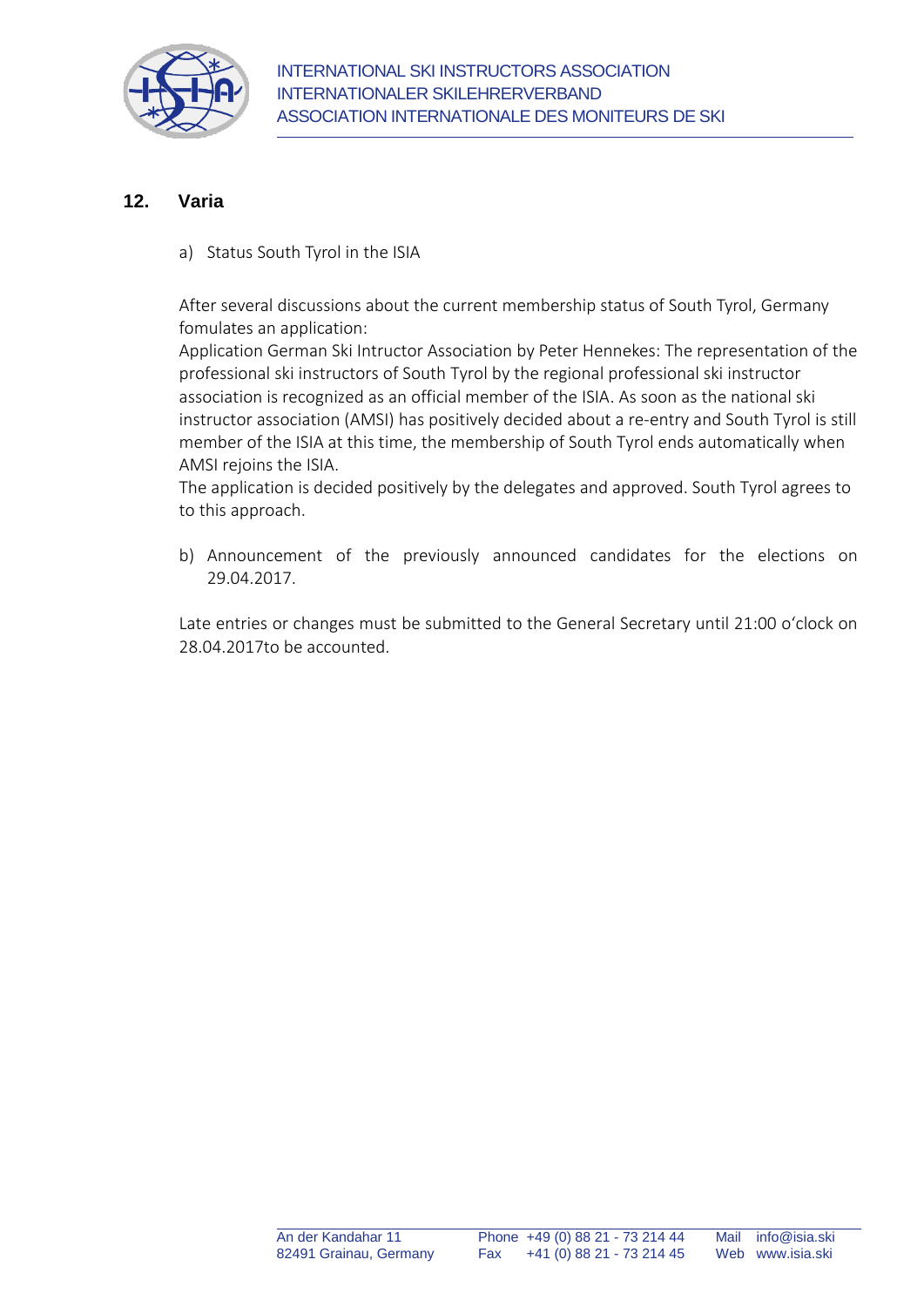

# **ELECTION ASSEMBLY 29.04.2017 - 11:00**

#### **13. Opening and presence control**

The election meeting begins on 29th of April 2017 at 11:00 in the Restaurant Sattel-Panorama in Samnaun – Switzerland.

Presence and voting list:

|                | nation           | stamps | votes                    | paid                     |                         | present                  | represented by        | voting<br>rights |
|----------------|------------------|--------|--------------------------|--------------------------|-------------------------|--------------------------|-----------------------|------------------|
| $\mathbf 1$    | Andorra          | 501    | $\overline{2}$           | J                        | J                       | $\overline{\phantom{a}}$ | Victor Iriarte        | $\overline{2}$   |
| $\overline{2}$ | Argentinien      | 700    | $\overline{\phantom{a}}$ | $\overline{\phantom{a}}$ | $\bigcup$               | $\overline{\phantom{a}}$ | Martin Bacer          | $\overline{2}$   |
| 3              | Australien       | 510    | $\overline{2}$           | J                        | J                       | $\overline{\phantom{a}}$ | Michal Bierczynski    | $\overline{2}$   |
| 4              | Belgien          | 300    | $\overline{1}$           | J                        | J                       | N                        |                       | $\overline{O}$   |
| 5              | Bosnien Herz.    | 46     | $\mathbf{1}$             | J                        | J                       | $\overline{J}$           | Dimitriy Muha         | $\mathbf 1$      |
| 6              | Bulgarien        | 500    | $\mathbf{1}$             | J                        | $\overline{\mathsf{J}}$ | $\overline{\mathsf{I}}$  | Petar Grouev lankov   | $\mathbf 1$      |
| 7              | Canada           | 500    | $\mathbf{1}$             | J                        | J                       | $\overline{\phantom{a}}$ | Martin Jean           | $\mathbf{1}$     |
| 8              | Chile            | 100    | $\mathbf{1}$             | J                        | J                       | $\mathsf{I}$             |                       | 1                |
| 9              | Croatia          | 505    | $\overline{2}$           | J                        | J                       | J                        | Tomislav Sepic        | $\overline{2}$   |
| 10             | Czech Republic   | 500    | $\overline{1}$           | J                        | $\overline{\mathsf{J}}$ | J                        | Libor Knot            | $\overline{1}$   |
| 11             | Dänemark         | 510    | $\overline{2}$           | J                        | J                       | N                        |                       | $\overline{O}$   |
| 12             | Deutschland      | 3010   | 5                        | J                        | J                       | J                        | Norbert Haslach       | 5                |
| 13             | Finnland         | 501    | $\overline{2}$           | J                        | $\bigcup$               | J                        | Timo Welsby           | $\overline{2}$   |
| 14             | Griechenland     | 250    | $\mathbf 1$              | J                        | $\bigcup$               | N                        |                       | $\overline{O}$   |
| 15             | Grossbritannien  | 1200   | $\overline{3}$           | $\overline{\phantom{a}}$ | J                       | $\overline{\phantom{a}}$ | James Lister          | $\overline{3}$   |
| 16             | Holland          | 510    | $\overline{2}$           | J                        | J                       | $\overline{\mathsf{J}}$  | Philip De Koningh     | $\overline{2}$   |
| 17             | Irland           | 120    | $\mathbf{1}$             | J                        | $\overline{\mathsf{J}}$ | $\overline{J}$           | Pete Silver Gillespie | $\mathbf 1$      |
| 18             | Israel           | 150    | $\mathbf{1}$             | J                        | $\overline{\mathsf{J}}$ | N                        |                       | 0                |
| 19             | Italien/Südtirol | 2065   | $\overline{4}$           | J                        | J                       | $\overline{\phantom{a}}$ | Claudio Zorzi         | 4                |
| 20             | Japan            | 1065   | $\overline{3}$           | $\overline{\phantom{a}}$ | J                       | $\overline{\phantom{a}}$ | Kiminobu Sugiyama     | $\overline{3}$   |
| 21             | Liechtenstein    | 0      | 0                        | N                        | N                       | N                        |                       | 0                |
| 22             | Korea            | 550    | $\overline{2}$           | J                        | J                       | J                        | Kim Donghwan          | $\overline{2}$   |
| 23             | Montenegro       | 150    | $\mathbf{1}$             | $\overline{\phantom{a}}$ | J                       | $\overline{\phantom{a}}$ | Lekovic Mileta        | $\mathbf 1$      |
| 24             | Neuseeland       | 500    | $\overline{1}$           | J                        | J                       | J                        | Peter Clinton Baker   | $\mathbf 1$      |
| 25             | Norwegen         | 400    | $\mathbf{1}$             | J                        | J                       | J                        | Björn Ove Larsen      | 1                |
| 26             | Polen            | 150    | $\mathbf{1}$             | J                        | J                       | J                        | Krzysztof Zieba       | $\mathbf 1$      |
| 27             | Rumänien         | 205    | $\mathbf{1}$             | J                        | J                       | J                        | CodruPopesku          | 1                |
| 28             | Russland         | 510    | $\overline{2}$           | J                        | J                       | J                        | Tatiana Dunaeva       | $\overline{2}$   |
| 29             | San Marino       | 500    | $\mathbf{1}$             | J                        | J                       | J                        | Umberto Ballin        | $\mathbf{1}$     |
| 30             | Schweden         | 330    | $\mathbf{1}$             | J                        | J                       | J                        | Johan Malmsten        | $\mathbf{1}$     |
| 31             | Schweiz          | 4500   | 6                        | J                        | $\bigcup$               | J                        | Karl Eggen            | 6                |
| 32             | Serbien          | 60     | $\overline{1}$           | J                        | J                       | J                        | Neboisa Mitrovic      | $\mathbf{1}$     |
| 33             | Slowakei         | 40     | $\mathbf{1}$             | J                        | J                       | J                        | Jaroslav Pavelka      | $\mathbf{1}$     |
| 34             | Slowenien        | 501    | $\overline{2}$           | $\bigcup$                | $\bigcup$               | $\overline{\mathsf{I}}$  | Sandi Murovec         | $\overline{2}$   |
| 35             | Spanien          | 800    | $\overline{2}$           | J                        | $\overline{\mathsf{J}}$ | J                        | Diego Munera          | $\overline{2}$   |
| 36             | Türkei           | 200    | $\mathbf{1}$             | $\overline{\phantom{a}}$ | J                       | N                        |                       | $\overline{O}$   |
| 37             | Ungarn           | 50     | $\mathbf{1}$             | J                        | J                       | $\overline{\phantom{a}}$ | Katalin Egri          | 1                |
| 38             | <b>USA</b>       | 520    | $\overline{2}$           | J                        | J                       |                          | Erik Sheckleton       | $\overline{2}$   |
|                | Total            | 23.311 | 65                       |                          |                         | 32                       |                       | 59               |

There are 32 out of 38 nations present with 59 out of a total of 65 votes.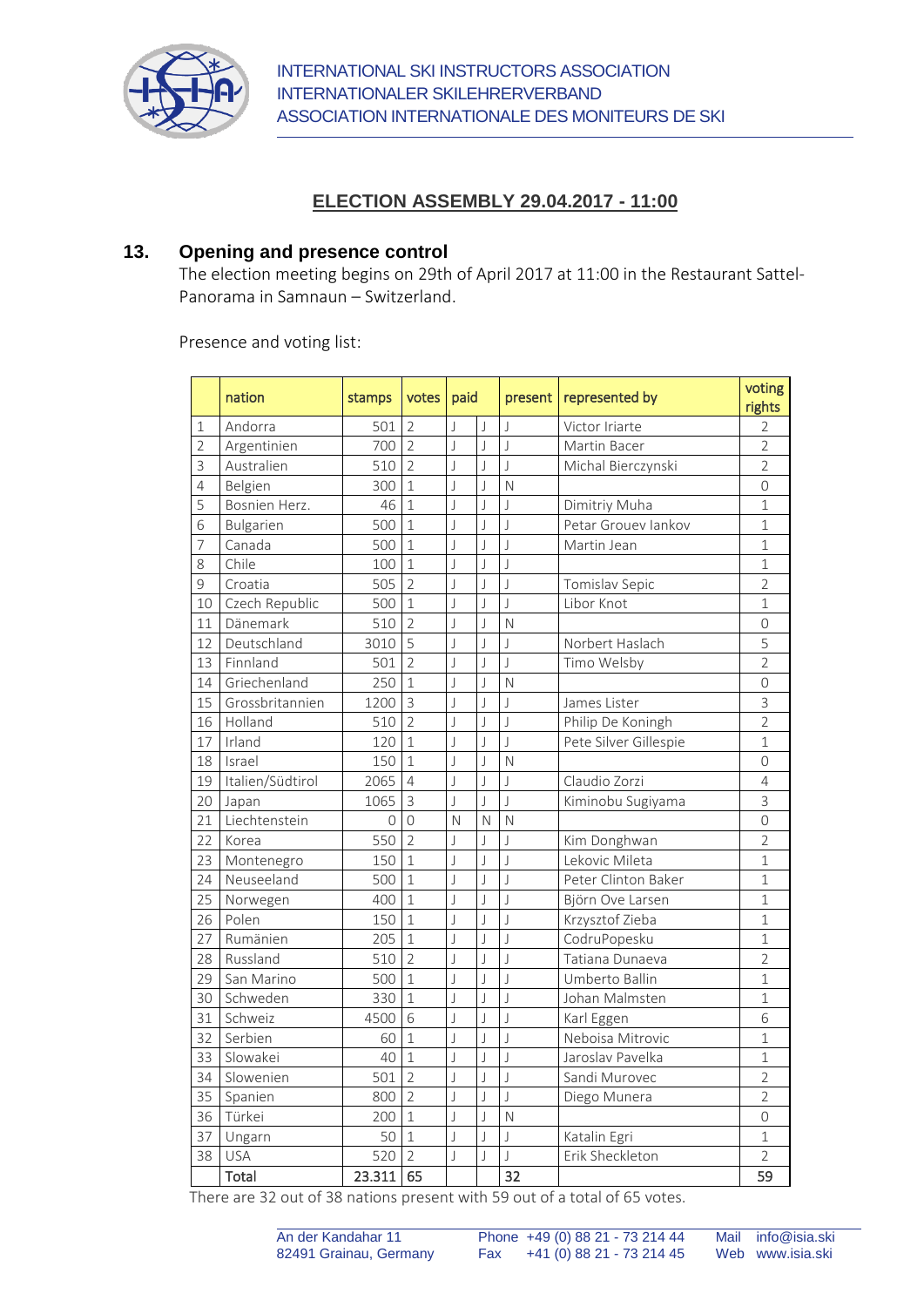

#### **14. Determination of the election committee**

The election assembly unanimously determines the election committee as follows: Dr. Hugo Reider, General Secretary, as Chairman. Eduardo Roldan, Spain, as associate as well as Franco Moro, Switzerland, as accociate.

#### **15. Announcement of the candidatures and presentation of the candidates**

| <b>ISIA PRESIDENT</b> |                     |  |  |
|-----------------------|---------------------|--|--|
| Association           | Name                |  |  |
| ARG-AADIDES           | <b>Bacer Martin</b> |  |  |
| IRI-IASI              | Caffi Vittorio      |  |  |

| VILLI INLUIDLINI LUINUI L |                    |  |  |  |
|---------------------------|--------------------|--|--|--|
| Association               | Name               |  |  |  |
| IRI-IASI                  | Caffi Vittorio     |  |  |  |
| BG-BSS                    | Jankov Petar       |  |  |  |
| D-DSIV                    | Kiedaisch Valentin |  |  |  |
| HR-H7UTS                  | Sepic Tomislav     |  |  |  |

#### **VIZEPRESIDENT EUROPE**

#### **VICEPRESIDENT AMERICA**

| Association | Name        |
|-------------|-------------|
| CAN-CSIA    | Jean Martin |

# **VICEPRESIDENT PACIFIC AREA**

| Association | Name                |
|-------------|---------------------|
| NZ-NZSIA    | Clinton-Baker Peter |
| JAP-SIA     | Sugiyama Kiminobu   |

#### **TREASURER** Association Name IRL-IASI Caffi Vittorio H-SMSZ Egri Dr. Katalin CZ-APUL Kotaska Jiri

| <b>ASSOCIATES</b> |                    |  |  |
|-------------------|--------------------|--|--|
| Association       | Name               |  |  |
| <b>IRL-JASI</b>   | Caffi Vittorio     |  |  |
| H-SMSZ            | Egri Dr. Katalin   |  |  |
| D-DSLV            | Kiedaisch Valentin |  |  |
| CZ-APUL           | Kotaska Jiri       |  |  |
| SLO-SIAS-ZUTS     | Murovec Sandi      |  |  |
| GB-BASI           | Renouf Dave        |  |  |
| S-SSIA            | Ruder Kjell        |  |  |
| <b>HR-HZUTS</b>   | Sepic Tomislav     |  |  |
| JAP-SIA           | Sugiyama Kiminobu  |  |  |
| CH-SSSV           | Terribilini Mauro  |  |  |
| <b>FIN-FNASI</b>  | Welsby Timo        |  |  |
| SDT/I-LBKS        | Zorzi Claudio      |  |  |

| <b>AUDITORS</b> |                     |  |  |
|-----------------|---------------------|--|--|
| Association     | Name                |  |  |
| F-AFPFDI        | Munera Diego        |  |  |
| RUS-NRLI        | Sedelnikova Evgenia |  |  |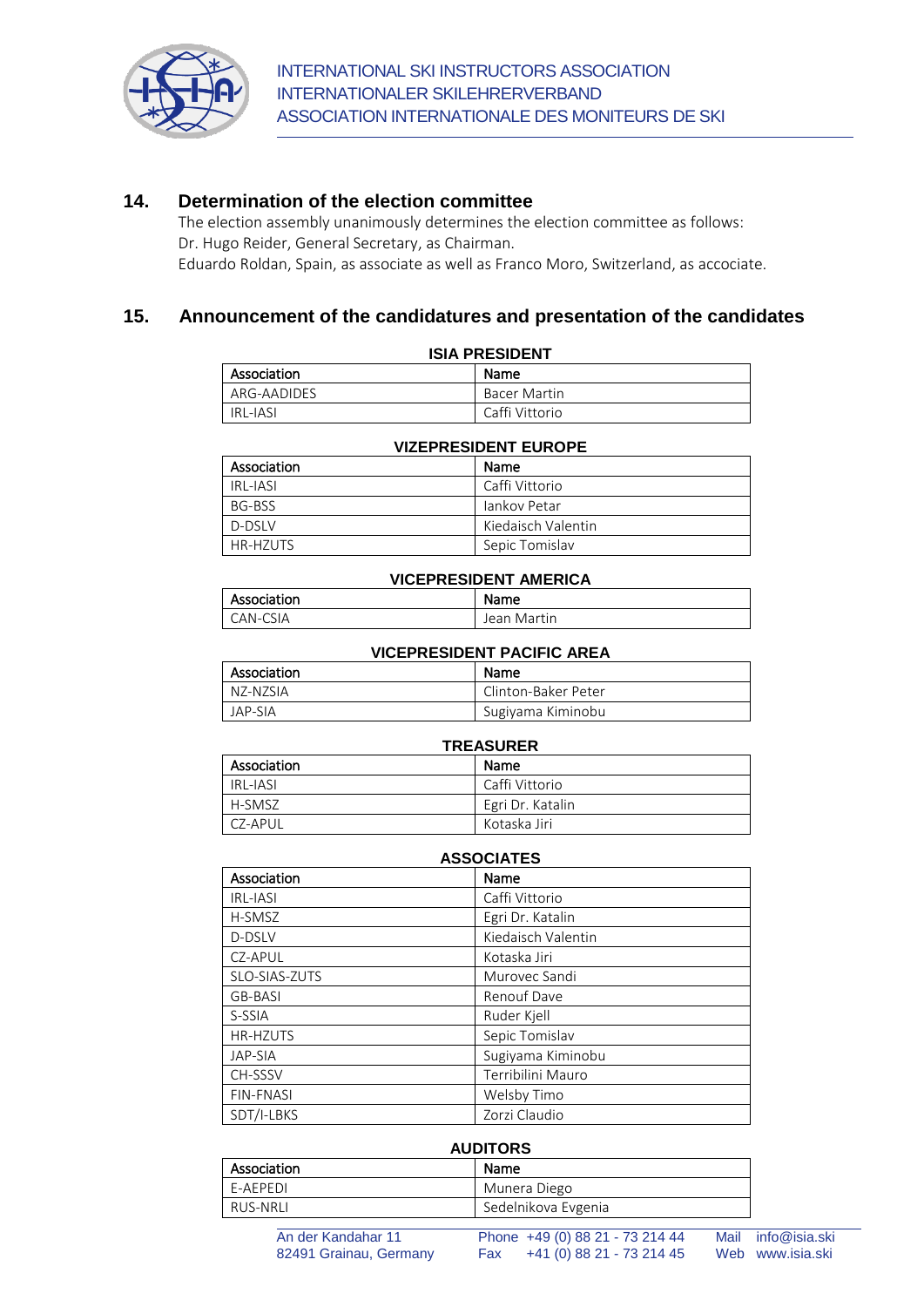

## **16. Elections**

| 59                                        |
|-------------------------------------------|
| 1                                         |
| 3                                         |
| 28                                        |
| 27                                        |
| Elected as ISIA President: Vittorio Caffi |
|                                           |

b) 1 Vicepresident Europe

Vittorio Caffi, who has been elected as the new ISIA president, is eliminated as Vicepresident Europe candidate and Tomislav Sepic withdraws his candidacy:

| Casted votes:                                            | 59  |
|----------------------------------------------------------|-----|
| Invalid:                                                 |     |
| Blank:                                                   |     |
| Valentin Kiedaisch:                                      | 36. |
| Petar lankov:                                            | フ3  |
| Elected as ISIA Vicepresident Europe: Valentin Kiedaisch |     |

b) 1 Vicepresident America:

There is only one candidate for the new Vicepresident America, Martin Jean. The Election Commissioner asks if the Assembly agrees to an open poll by hand, which is unanimously affirmed.

Martin Jean is elected unanimously, without votes against or abstention, as Vicepresident America.

| c) 1 Vicepresicent Pacific Area: |                                                               |  |  |  |
|----------------------------------|---------------------------------------------------------------|--|--|--|
| Casted votes Stimmen:            | 58                                                            |  |  |  |
| Invalid:                         | $\left( \right)$                                              |  |  |  |
| Blank:                           | $\left( \right)$                                              |  |  |  |
| Kiminobu Sugiyama                | 35                                                            |  |  |  |
| Peter Clinton Baker:             | 23                                                            |  |  |  |
|                                  | Electes as ISIA Vicepresident Pacific Area: Kiminobu Sugiyama |  |  |  |
|                                  |                                                               |  |  |  |

| d) 1 Treasurer:                         |    |
|-----------------------------------------|----|
| Casted votes:                           | 59 |
| Invalid:                                | Ω  |
| Blank:                                  | Ω  |
| Katalin Egri                            | 31 |
| Jiri Kotaska:                           | 28 |
| Elected as ISIA treasurer: Katalin Egri |    |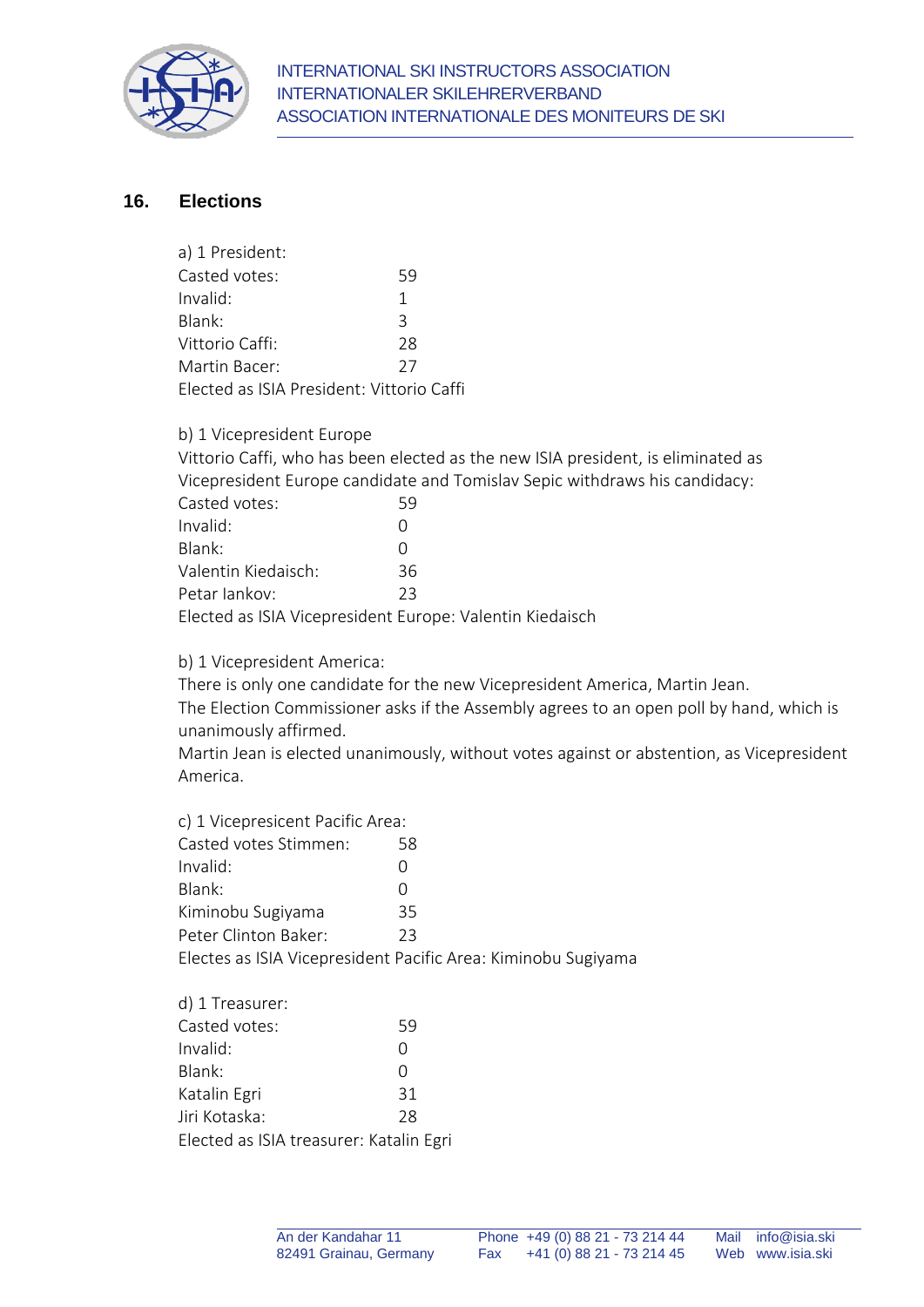

#### e) 4 Associates

The candidates who have already been elected to a different function in the previous ballots will automatically be eliminated from this election.

Mauro Terribillini and Dave Renouf withdraw their candidacy.

Casted votes: 59 (4 different names per voting paper possible)

| Invalid:                   | 0  |
|----------------------------|----|
| Blank:                     | 0  |
| Timo Welsby                | 41 |
| Jiri Kotaska:              | 37 |
| Tomislöav Sepic            | 34 |
| Sandi Murovec              | 33 |
| Kjel Ruder                 | 26 |
| Claudio Zorzi              | 23 |
| Electes as associates are: |    |
| Timo Welsby                |    |
| Jiri Kotaska               |    |
| Tomislav Sepic             |    |
| Sandi Murovec              |    |
|                            |    |

#### f) Auditors:

There are only 2 candidates to vote on, the Assembly approves of an open vote. As auditors are elected unanimously, without votes against or abstentions: Evgenia Sedelnikova Diego Munera

#### **17. Announcement of the election results**

The election committee confirms the statutory course of the elections and announces the composition of the new ISIA executive committee for the term 2017 – 2021:

| <b>Function</b>            | Name                | Nation/Asscociation |
|----------------------------|---------------------|---------------------|
| President                  | Vittorio Caffi      | <b>IRL-IASI</b>     |
| Vicepresident Europe       | Valentin Kiedaisch  | D-DSLV              |
| Vicepresident America      | Martin Jean         | CAN-CSIA            |
| Vicepresident Pacific Area | Kiminobu Sugiyama   | JAP-SIA             |
| Treasurer                  | Katalin Egri        | H-SMSZ              |
| Associates                 | Timo Welsby         | <b>FIN-FNASI</b>    |
|                            | Jiri Kotaska        | CZ-APUL             |
|                            | Tomislav Sepic      | <b>HR-HZUTS</b>     |
|                            | Sandi Mutovec       | SLO-SIAS-ZUTS       |
| Auditors                   | Evgenia Sedelnikova | <b>RUS-NRLI</b>     |
|                            | Diego Munera        | E-AEPEDI            |